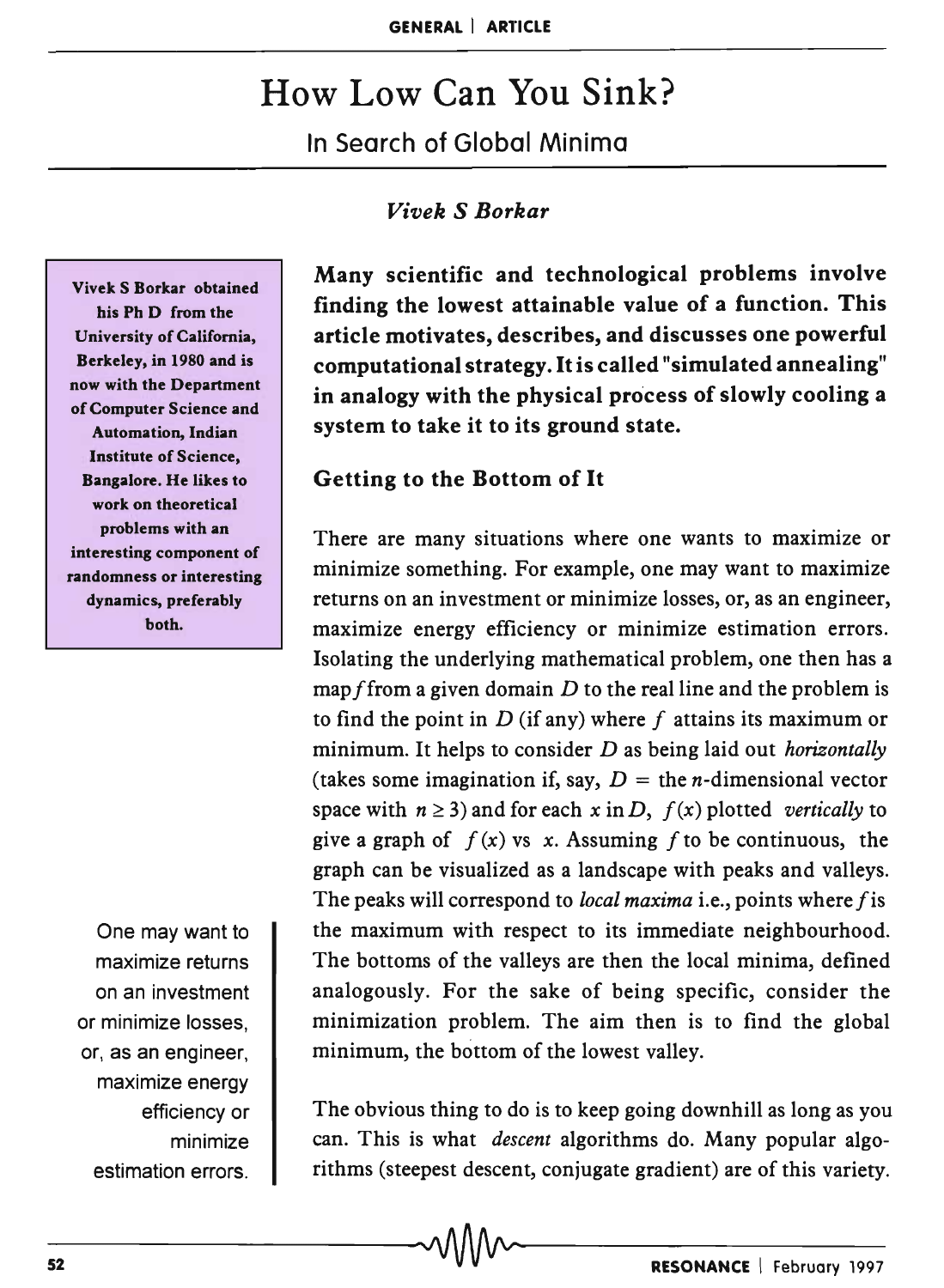Even the other rival class, that of Newton and quasi-Newton algorithms, can be construed as *descents* modulo some mental gymnastics that allows the concept of distance to vary from point to point. (The buzz word here is *variable metric).* 

But these algorithms, which are deterministic (that is, nonrandom) and use only local information, can't tell one local minimum from another and can get trapped in one that is far from the best. How then, is one to find the global minimum? A naive response would be to 'get a bird's eye view of the landscape, spot a global minimum and make a bee-line for it'. But algorithms cannot do what the birds and the bees can, their proliferation notwithstanding. For any optimization problem worth its salt, using global information is not easy. So one attacks the other flank of these algorithms, their determinism. The trick is to add some random noise to the algorithm which, whenever the algorithm threatens to sit pretty in a local minimum *(Figure la),*  gives it a gentle uphill push *(Figure Ib).* But if you keep adding noise, you will be marching the algorithm up and down the hills forever like the proverbial grand old Duke of York. So one has to reduce the noise level slowly, to attain a balance between random *exploration* of the landscape a la a pure random walk, and *exploitation* of the gradient (slope) information as in descent methods. The algorithm described in this article, called *simulated annealing,* does precisely that.

A naive response would be to 'get a bird's eye view of the landscape, spot a global minimum and make a bee-line for it'. But algorithms cannot do what the birds and the bees can.



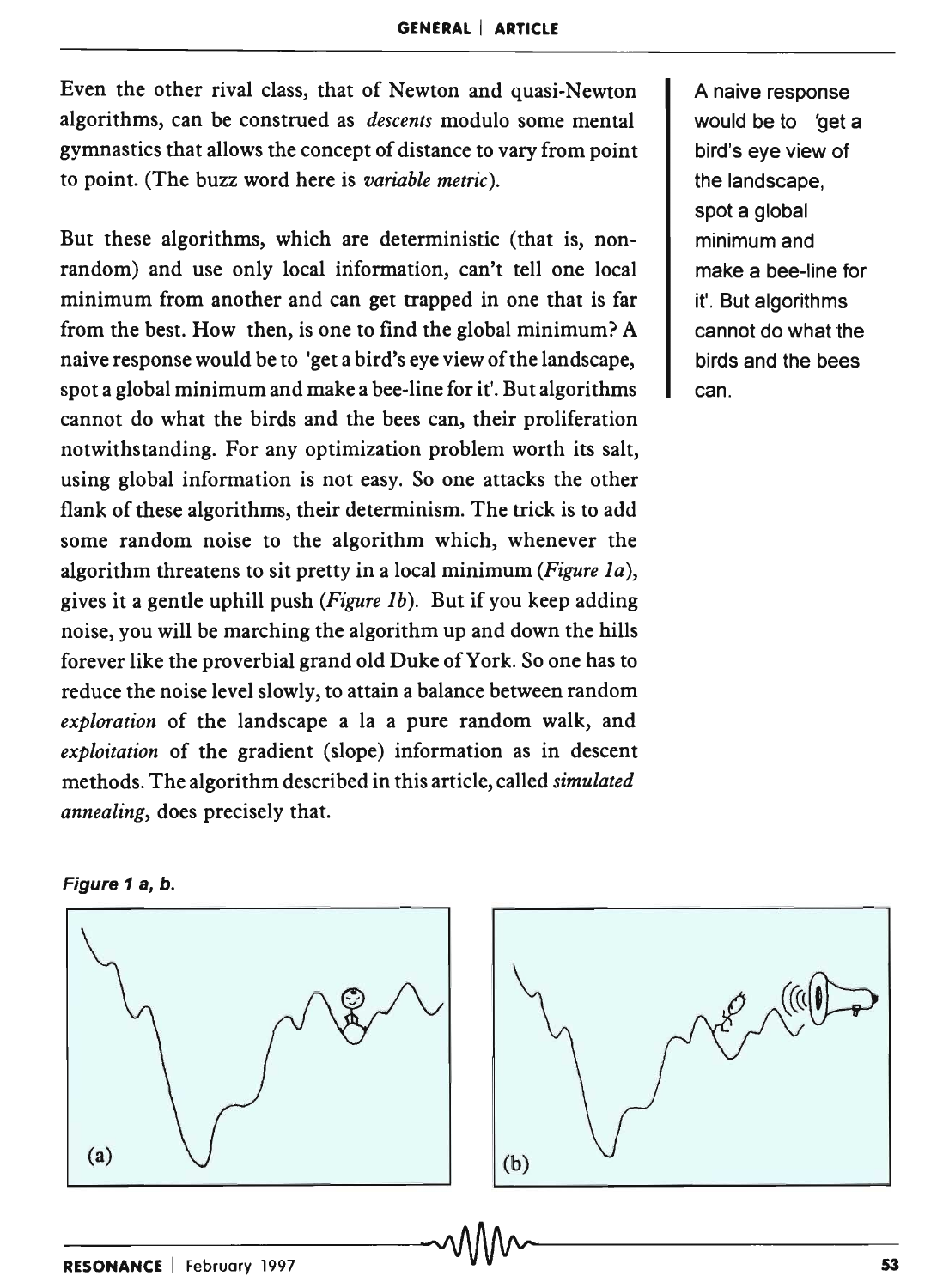A salesman has to visit N cities, each of them exactly once, and return to where he started. He knows the pairwise distances between these cities and his problem is to find the best sequence in which the cities should be visited so as to minimize the total distance travelled.

# **Fate of a Salesman**

Before plunging into the mathematics of the algorithm, we take a look at an archetypical problem where this algorithm has been applied. This is the celebrated *travelling salesman* problem. A salesman has to visit  $N$  cities, each of them exactly once, and return to where he started. He knows the pairwise distances between these cities and his problem is to find the best sequence in which the cities should be visited so as to minimize the total distance travelled.

Each possible ordering of the cities involving each city exactly once is called a tour. To each tour one assigns a cost, a positive number equal to the total distance the salesman would travel if he were to visit the cities in that order. The problem then is to minimize this cost over the finite set of tours.

This may sound simple. (After all, there are only finitely many tours!) But it is not. The number of possible tours grows explosively with *N* (as *N!).* This rules out simple search algorithms. Things still wouldn't be too bad if there was enough 'structure' to the problem, but there isn't. The problem is provably hard, i.e., it belongs to an equivalence class of problems known to be hard in a precise technical sense.

A popular heuristic algorithm for the travelling salesman problem is the *2-opt.* Here one starts with a tour and randomly picks two consecutive cities on the tour. They are interchanged to obtain a new tour. If the new tour has a lower cost replace the old tour by the new tour. This procedure is repeated until there is no further improvement.

The problem with this and other similar heuristics is that they get stuck in local minima. If the number of cities is small, say, in tens, they still do reasonably well (in fact, often better than simulated annealing for a fixed finite run length of the algorithms). If N exceeds a few hundreds, however, simulated annealing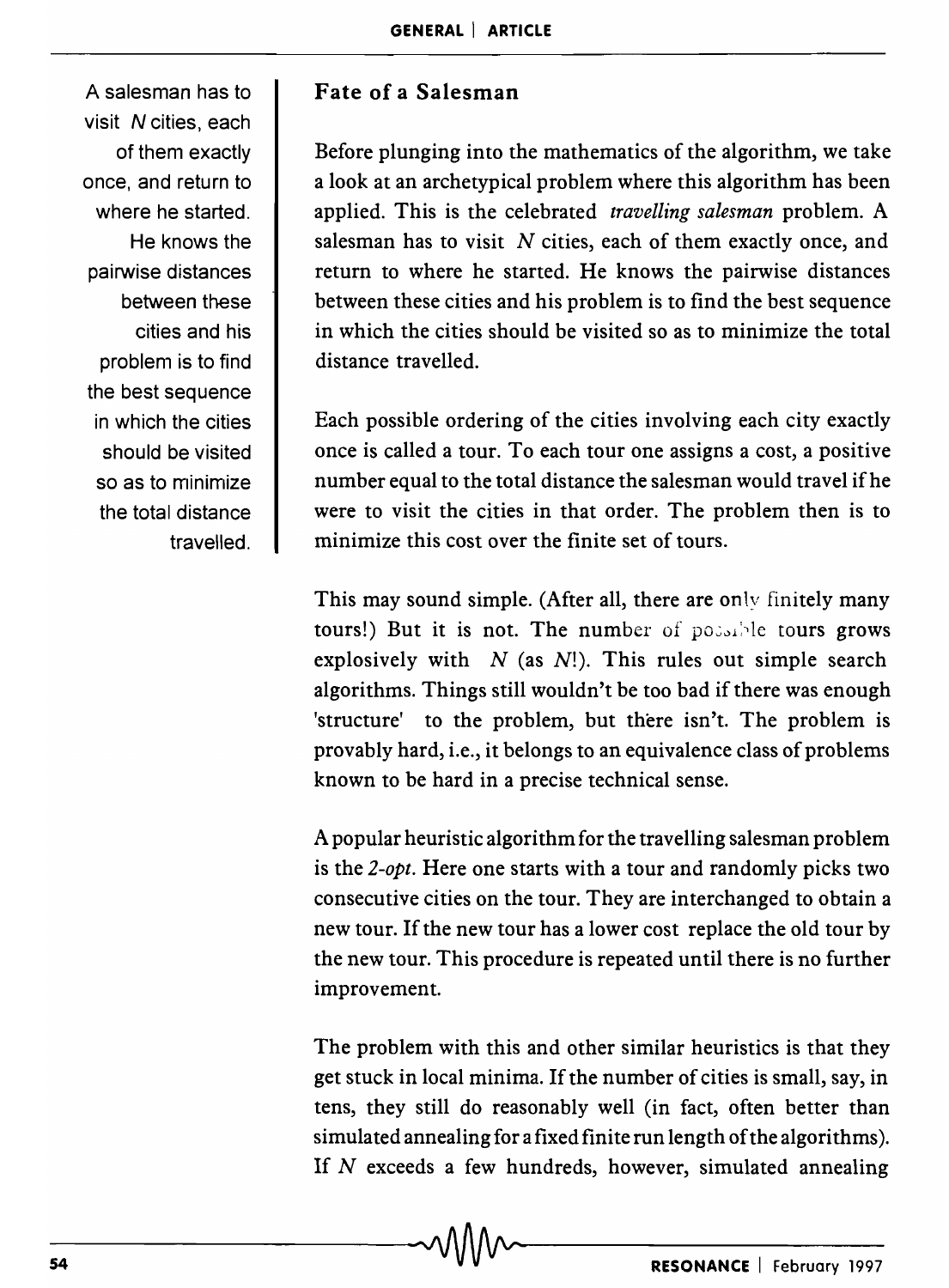begins to show a distinct edge over these heuristics.

We shall return to this and related problems later after looking into the formal mathematical aspects of the algorithm. A reader uncomfortable with mathematical probability theory may skip the next section at a first pass.

## You Have Nothing to Lose But Your Chains

For simplicity, let  $D$  be a finite set with  $M$  elements. The mathematical model for our algorithm is a Markov chain. A Markov chain on *D* is a random process  $X_n$ ,  $n = 0, 1, 2, \dots$ , taking values in *D* with the property that the probability of its moving from  $i$  to  $j$  at any given time does not depend on how it arrived at  $i$ . (Technically speaking, its future and past are conditionally independent given the present, a good philosophy for life in general.) If this probability is also independent of the explicit time count (the clock), we may denote it by  $p(i, j)$ . If the probability of the chain being in i at a given time is  $\pi(i)$ , the probability of its being in j at the next instant will be  $\Sigma \pi(i) p(i, j)$ . Thus if the probability vector  $\pi(\cdot)$  satisfies

$$
\sum_{j} \pi(i) p(i,j) = \pi(j), \ j \in D \,, \tag{1}
$$

then we have  $-$  if the probability distribution of the chain is  $\pi$  (.) at some time, then it is  $\pi$  (.) forever. Such a  $\pi$  (.) is called a *stationary distribution.* If the chain is irreducible, i.e., can go from any  $i \in D$  to any  $j \in D$  with positive probability, a unique such  $\pi$  ( $\cdot$ ) exists. Also, the fraction of time the chain spends in *i* approaches  $\pi(i)$  in the limit for each *i*.

Equation (1) is called *global balance.* (Think of equilibrium concentration at j being equal to that at i times the rate of flow from i to j, summed over *i.)* One also has the *detailed balance*  equation

$$
\pi(i) p(i,j) = \pi(j) p(j,i), i, j \in D, \qquad (2)
$$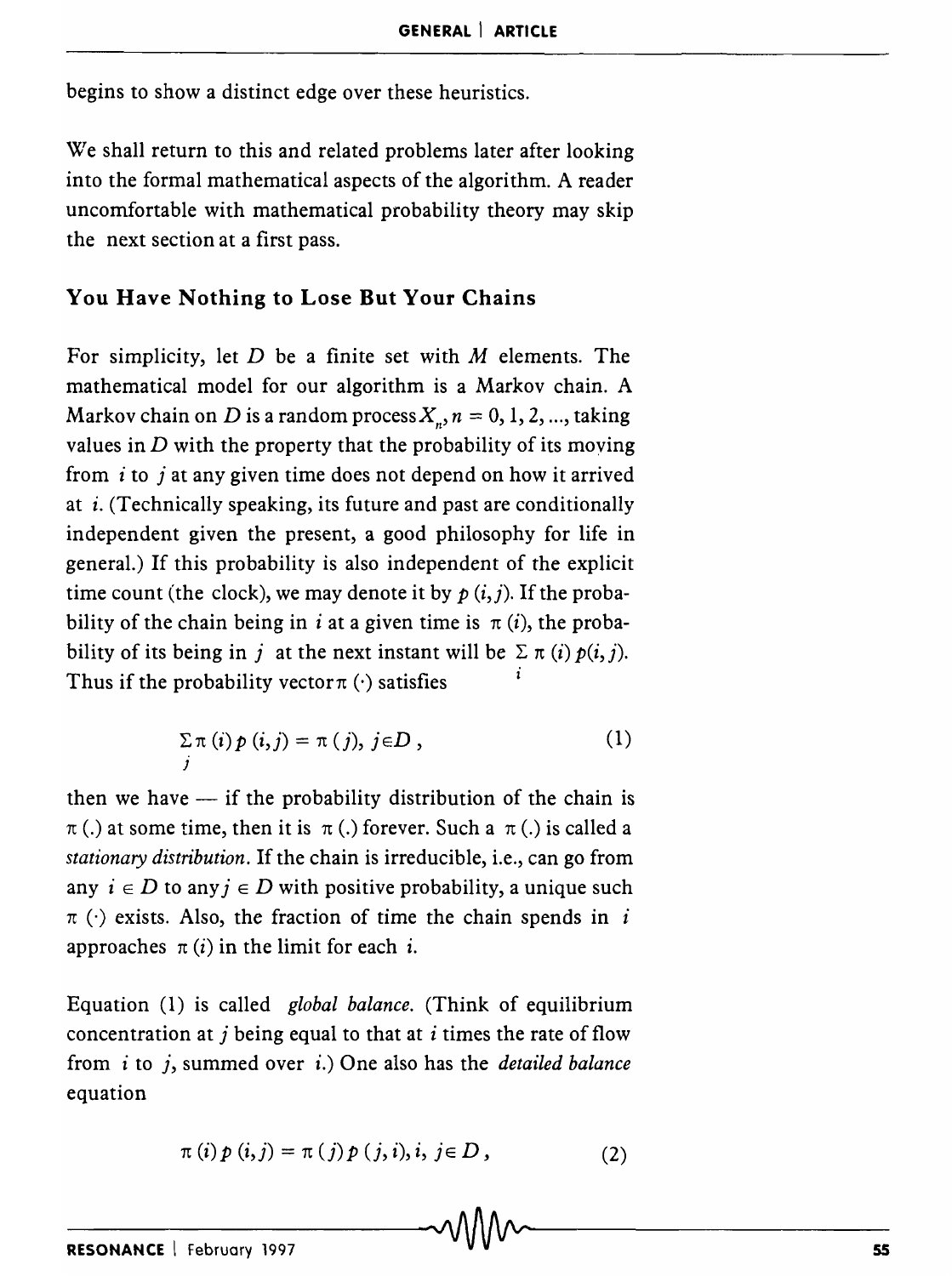That is, if the selected move is downhill, it is made with certainty. If it is uphill, it is made with a small probability which decreases with the amount of climb involved.

<sup>1</sup> This is because the exponent in equation (3) becomes zero, from the definition of the "f" operation given below equation (3).

which implies (1) but not vice versa. For most chains (2) may not be possible. Mercifully, it is so for the chain we are about to consider.

Suppose we impose on *D* a neighbourhood structure whereby each  $i \in D$  has N neighbours (N usually much smaller than M) and  $i$ ,  $j$  are either neighbours or they are not. Consider a chain which (i) cannot go from i to j unless j is a neighbour of i, (ii) can with probability

$$
p(i, j) = (1/N) \exp(-(f(j) - f(i))^+ / T)
$$
 (3)

if it is, and (iii) remains in  $i$  with the remaining probability. Here *T>O* is a parameter called *temperature* for reasons that will become apparent later, and  $x^+ = \max(x, 0)$ . The expression (3) can be thought of as being in two parts: the 'selection probability' given by  $1/N$  and the 'acceptance probability' given by the exponential term. The interpretation is that the chain at  $i$  picks a neighbour  $j$  with equal probability. It moves there with a probability equal to the acceptance probability and remains at i with the remaining probability. Note that the acceptance probability is 1 if  $f(j) < f(i)^{-1}$  and  $\lt 1$  otherwise, decreasing as  $f(j)$  increases. That is, if the selected move is downhill, it is made with certainty. If it is uphill, it is made with a small probability which decreases with the amount of climb involved.

It is easily verified that given  $(3)$ ,  $(2)$  is satisfied by

$$
\pi_T(i) = Z^{-1} \exp(-f(i)/T), \ i \in D,
$$

where Z is the normalizing factor. Observe that  $f(i) > f(j)$ implies  $\pi_T(i) < \pi_T(j)$ . Thus  $\pi_T(\cdot)$  assigns maximum probability to the *i* where f attains its minimum. The chain then spends the maximum fraction of time in these states. What's more, the smaller the parameter  $T$ , the larger this fraction (the more peaked  $\pi$ <sub>r</sub> (.) is at the global minimum). Note that the two limiting cases of  $T=0$  and  $T=\infty$  correspond respectively to pure descent and pure random walk.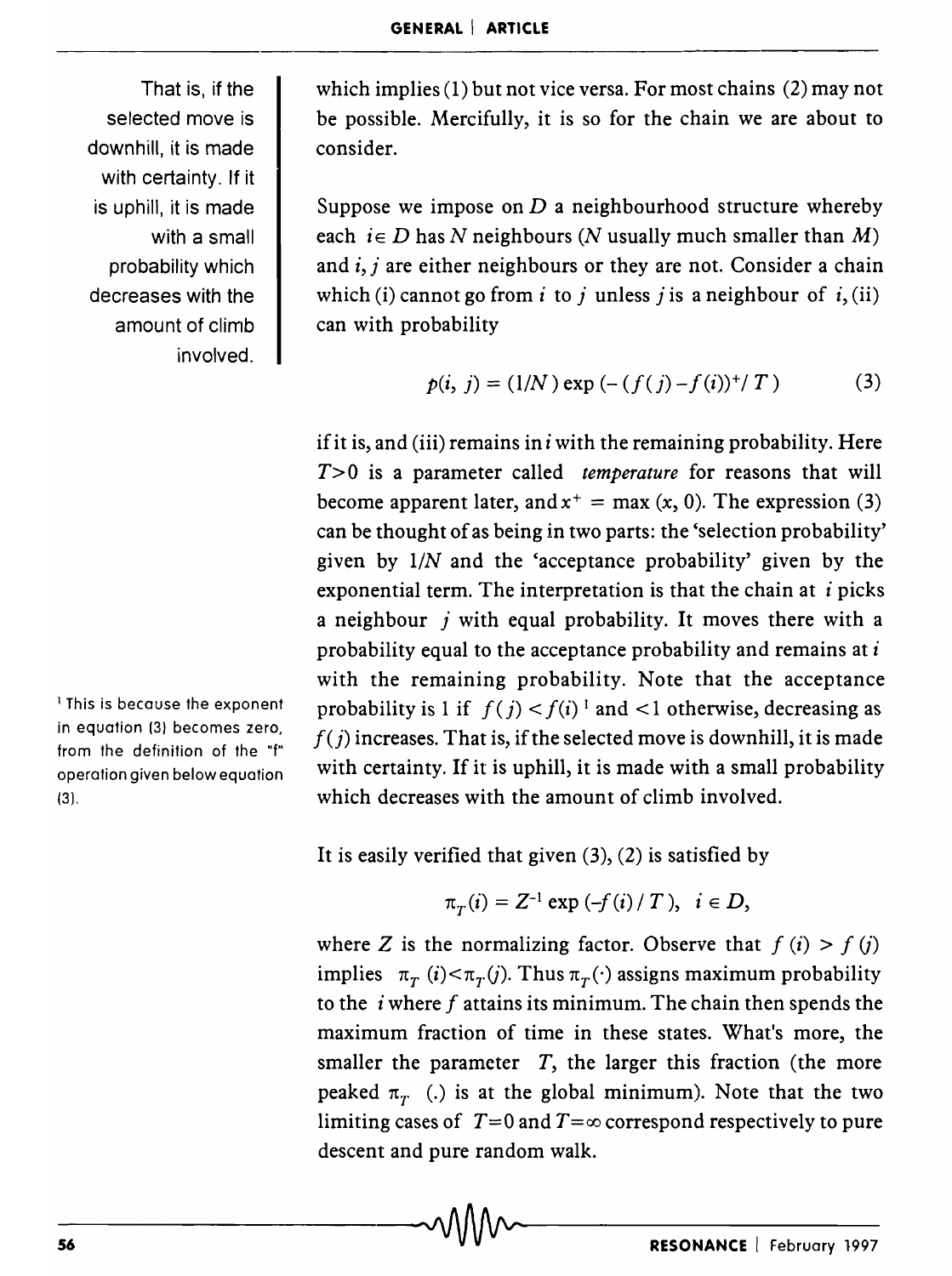To fix ideas, consider the specific case of  $D = \{1, 2, 3, 4\}$  with each element a neighbour of every other. Let  $f(i) = i$  for i in D and  $T = 1$ . Then we have (using  $e=2.71828...$ ) = base of natural logarithms.

$$
p(4, 3) = p(4, 2) = p(4, 1) = p(3, 2) = p(3, 1) = p(2, 1) = 1/3,
$$
  
\n
$$
p(1, 2) = p(2, 3) = p(3, 4) = 1/(3e)
$$
  
\n
$$
p(1, 3) = p(2, 4) = 1/(3e^{2})
$$
  
\n
$$
p(1, 4) = 1/(3e^{3}).
$$

This uniquely specifies  $p(i, i)$  as  $1-\sum p(i, j)$  for each i. In view of  $i \neq i$ the foregoing, one has

$$
\pi_T(i) = e^{-i} / (e^{-1} + e^{-2} + e^{-3} + e^{-4}),
$$

which clearly peaks at  $i=1$ , the global minimizer of f.

The foregoing suggests the following algorithm. Run the chain with a time-varying  $T = T(t)$ . Decrease  $T(t)$  with time *t* so slowly that the probability distribution of the chain closely tracks  $\pi_{T(t)}$ thus concentrating on the global minimum in the limit. This is the *simulated annealing* algorithm, named thus by analogy with the eponymous slow cooling process for hardening metals. The function  $t \rightarrow T(t)$  is correspondingly called the cooling schedule.

## In the Long Run

But does the algorithm work provably? Yes, if  $T(t)$  decreases slowly enough to ensure  $\Sigma$ ,  $\exp(-\frac{d}{T}(t)) = \infty$  where  $d =$  the 'depth' of the problem. This is defined as the maximum of the minimum one has to climb from any point in *D* in order to get to some global minimum. The convergence, however, is only in probability. That is, the probability of the chain being away from the set  $S$  of global minima goes to zero. This does not ensure that with probability one, the algorithm hits  $S$  and stays there. That would be *almost sure convergence* in probabilistic jargon, a stronger concept. In both, the probability of the set of *bad* sample points (i.e., the set  $A_n$  on which  $X_n \notin S$ ) shrinks to zero. But in the

That is, the probability of the chain being away from the set S of global minima goes to zero. This does not ensure that with probability one, the algorithm hits S and stays there.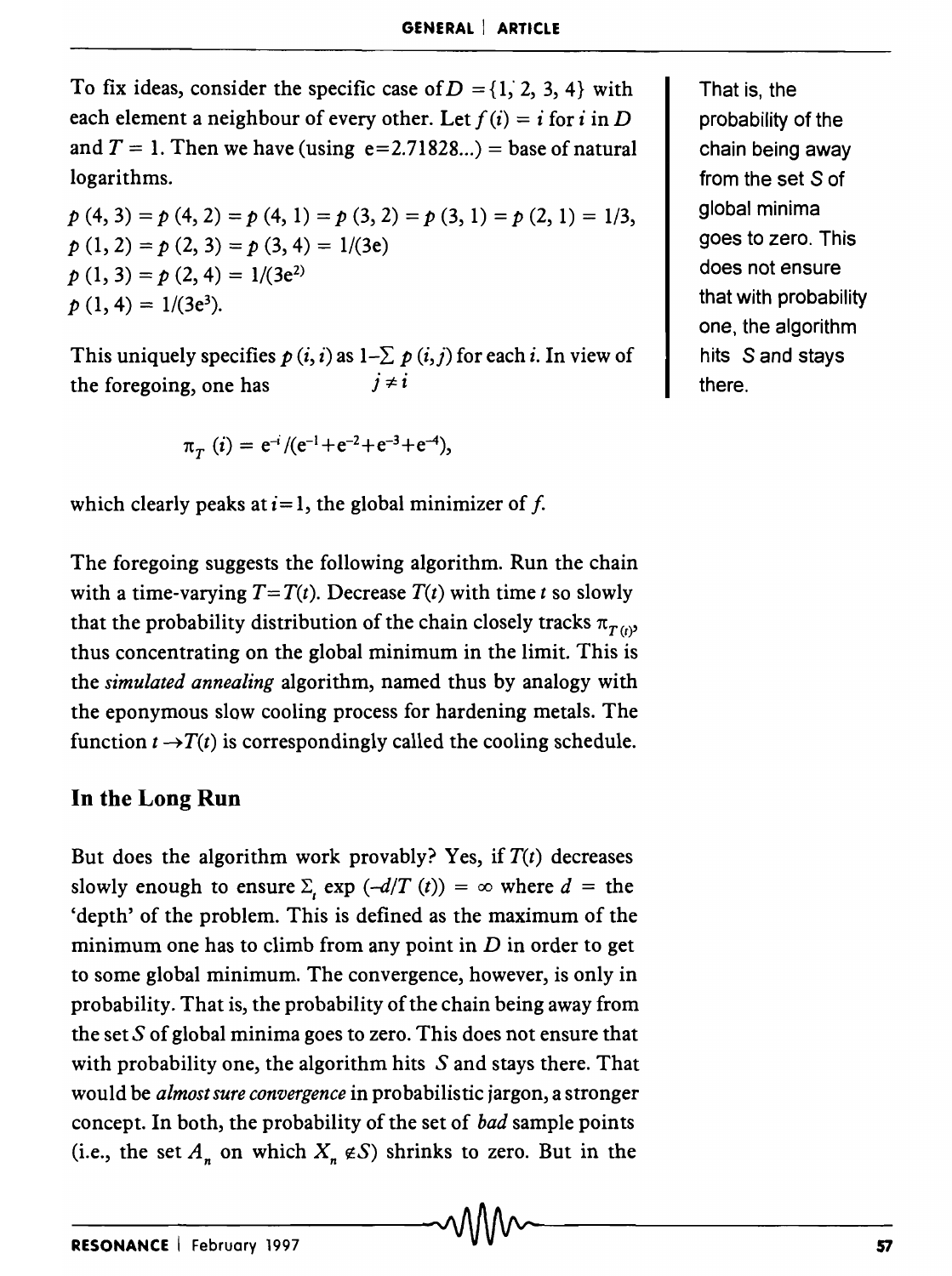#### **GENERAL I ARTICLE**



#### Figure 2 a,b.

former, these can wander all over the sample space while shrinking *(Figure 2a),* unlike the latter, where they do so in a more or less nested fashion *(Figure 2b).* (The outer square in these figures represents the underlying sample space.) Unfortunately, almost sure convergence to  $S$  need not hold. One can concoct situations wherein the algorithm leaves  $S$  infinitely often, though such occurrences become increasingly rare. But the fraction of time spent in  $S$  does go to unity.

To get a feel for this rather subtle point, consider the sequence  ${a(n)}$  which is 1 when  $n=2^m$  for some  $m \ge 1$ , zero otherwise. It becomes I increasingly rarely and the fraction of time it spends in zero approaches one, though it does not converge to zero.

Intuitively, what is required to make the algorithm stick to a global minimum is that the immediate valley surrounding it be deep.

But these are only asymptotic results. While commenting on what happens in the long run, the economist John Maynard Keynes once quipped that in the long run, we are all dead. A similar cynicism may be warranted here in the absence of good rate of convergence results. Few analytic results are available,

While commenting on what happens in the long run, the economist John Maynard Keynes once quipped that in the long run, we are all dead.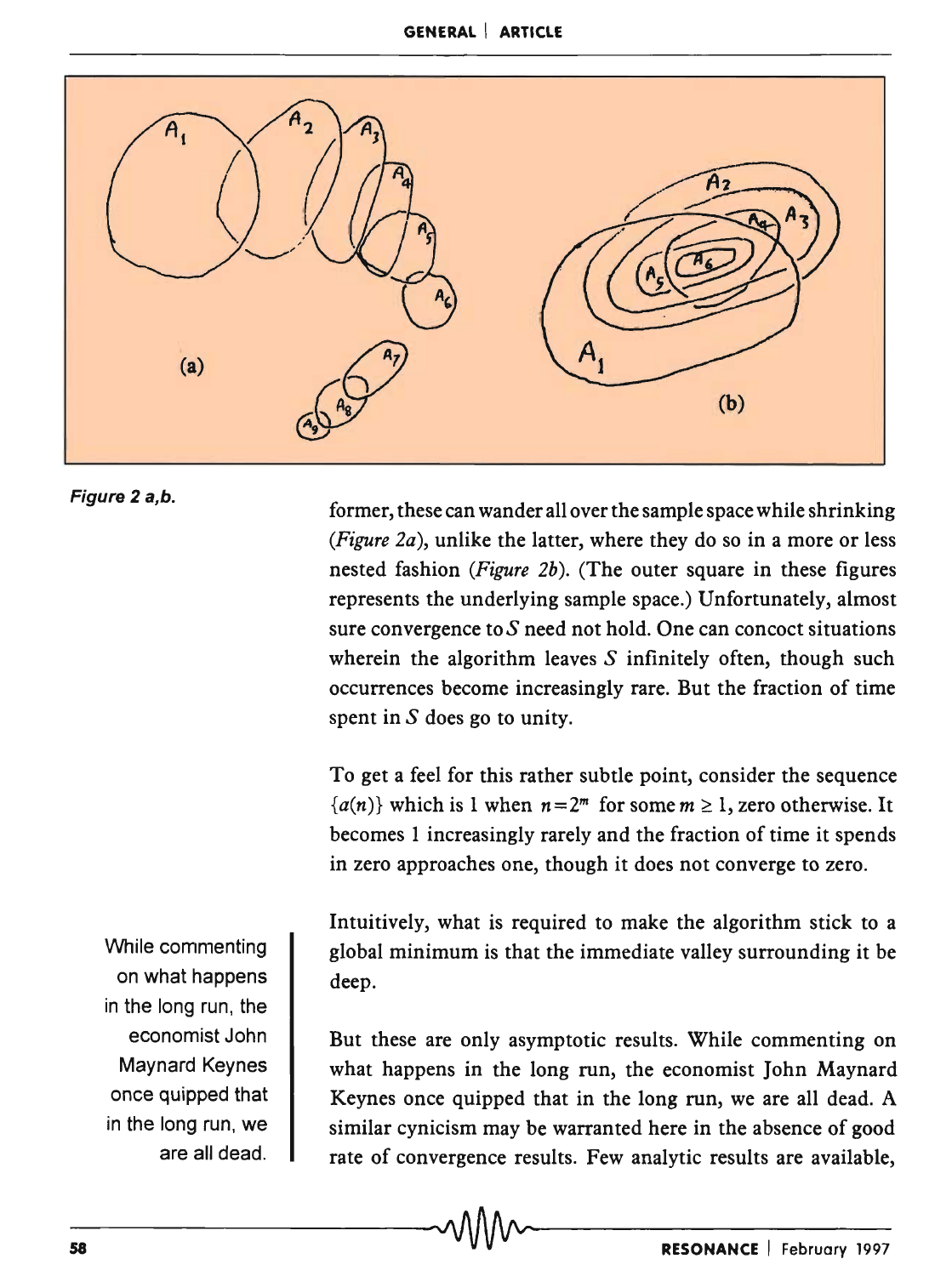such as some that predict inverse polynomial (in *t)* decay of the probability of not hitting S until time *t.* But the constants up front involved in these estimates are too large to make them practically useful. One thus has to fall back on empirical observations, which are encouraging for certain classes of problems. We shall discuss these in the last section.

## From Child's Play to Statistical Mechanics

We now present two interpretations of the algorithm. The first is simply an analogy with a children's toy wherein a metal ball in a maze is to be pushed to its center by repeatedly tilting the maze in a suitable manner. One starts out with rather large tilts, and then smaller ones as the ball approaches the center. The addition of slowly diminishing noise to the basic descent scheme can also be thought of as randomly tilting the landscape, the extent of which diminishes with time. The algorithm trapped in a local minimum is thus *poured out* by tilting the landscape. This analogy is not as far fetched as it may seem. It is quite accurate for simulated annealing in a finite dimensional vector space (as opposed to a finite set  $D$ ) which, unfortunately, we will not consider here because of its technicalities.

The second interpretation runs deeper and in fact, motivated the *Monte Carlo* Markov chains that preceded simulated annealing. (They correspond to the constant *T* version thereof.) Recall that a thermodynamic system in equilibrium at a constant temperature T minimizes its (Helmholtz) free energy, which is its internal energy minus  $T$  times its entropy. Statistical mechanics, which aims to derive thermodynamics from microscopic phenomena, translates this into the following: Let *D* be a discrete set of possible states and  $f(i)$  the energy in state  $i \in D$ . If  $p_i$  is the probability of the system being in state  $i,\sum p_i f(i)$  is the average energy. On the other hand, the entropy of  $\dot{p} = [p_1, ..., p_m]$  is given by  $-\sum_i p_i$  *ln p<sub>i</sub>*, *its information content.* This can be justified *axiomatically* and the readers unfamiliar with information theory are requested to accept it on faith. The free energy minimization The first is simply an analogy with a children's toy wherein a metal ball in a maze is to be pushed to its center by repeatedly tilting the maze in a suitable manner. One starts out with rather large tilts, and then smaller ones as the ball approaches the center.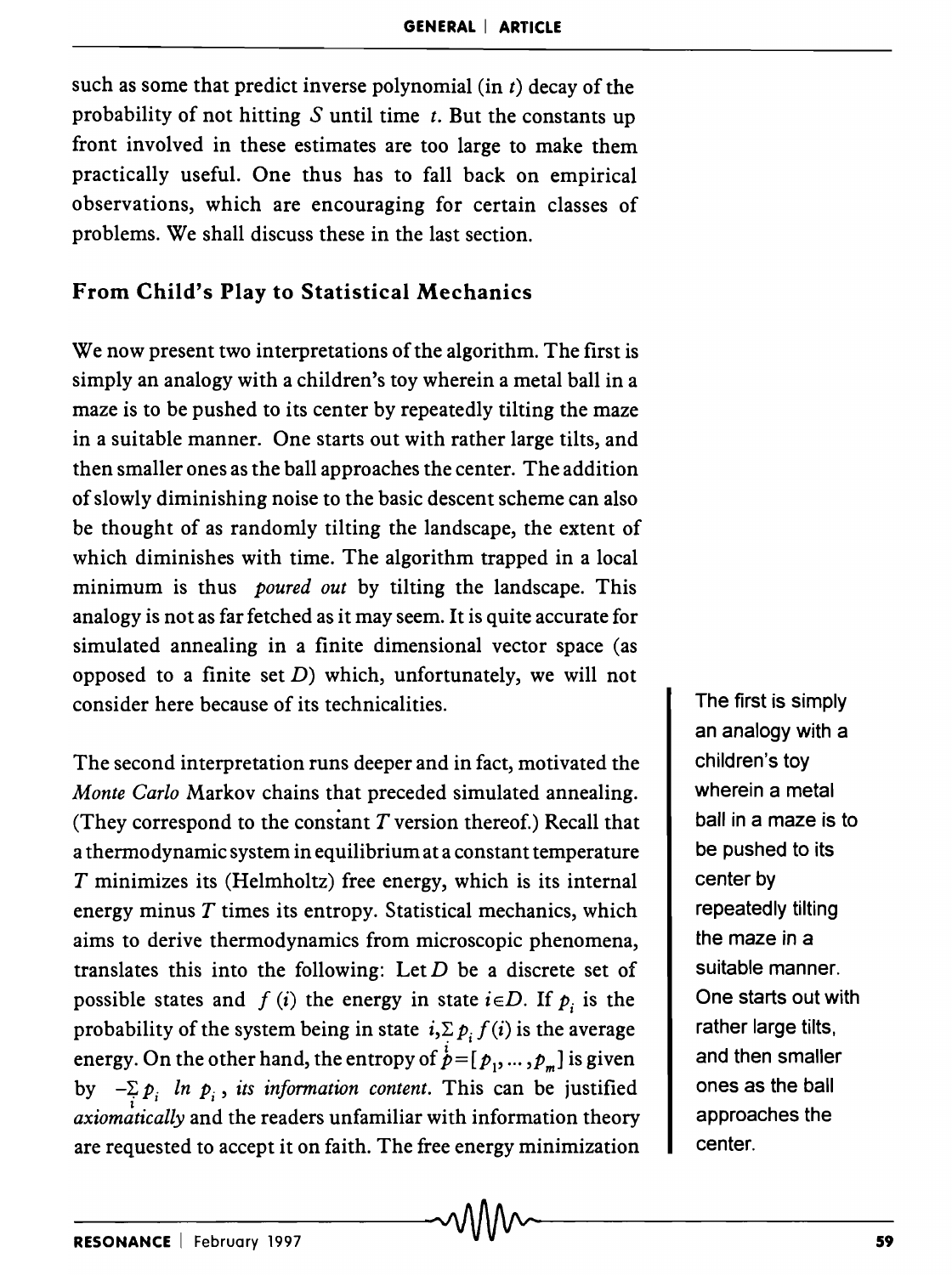principle then requires *p* to minimize  $\sum p_i (f(i) + T \ln p_i)$  subject to  $\sum p_i = 1$ . This is a strictly convex function (i.e., function with the property that the line joining any two points on its graph lies above the graph) on a bounded convex domain (i.e., a set that contains every line segment whose end points are in the set.) This makes it an optimization theorist's dream problem. It has a unique solution given by  $p = \pi_T$ . In the  $T \rightarrow 0$  limit, the problem reduces to minimizing  $\sum p_i f(i)$ , which is tantamount to our original problem. (Think about it! Strictly speaking, it is a 'relaxation' of the original problem in optimization parlance.) The algorithm thus simulates convexification of the problem, with lowering of *T* corresponding to gradually distorting the convex problem to the original. There are optimization techniques called *homotopy* methods which actually do this. The difference here is that the convexification is not explicit. It arises through the average behavior of a random phenomenon.

One may then ask: Why not do the deterministic minimization of free energy directly? The reason is that in most applications, *D* is very large and complex, the space of probability vectors on *D* even more so. Thus the deterministic problem is not usually computationally amenable. There are, however, applications (like image processing) where the above considerations have led to deterministic approximations of simulated annealing. These are called mean field annealing methods, after the 'mean field' theories of physics wherein one replaces fluctuating quantities by their averages.

### The Good, the Bad, and the Ugly

When should one use simulated annealing? The following considerations give some intuition about this. Consider successive blocks of a fixed, large number of iterations. The higher the value of  $T$ , the more the algorithm will wander in any such block. Thus at high  $T$ , it sees the landscape on a coarse scale, seeking only the broad valleys. As  $T$  is lowered, it starts seeing finer length scales and hence smaller valleys.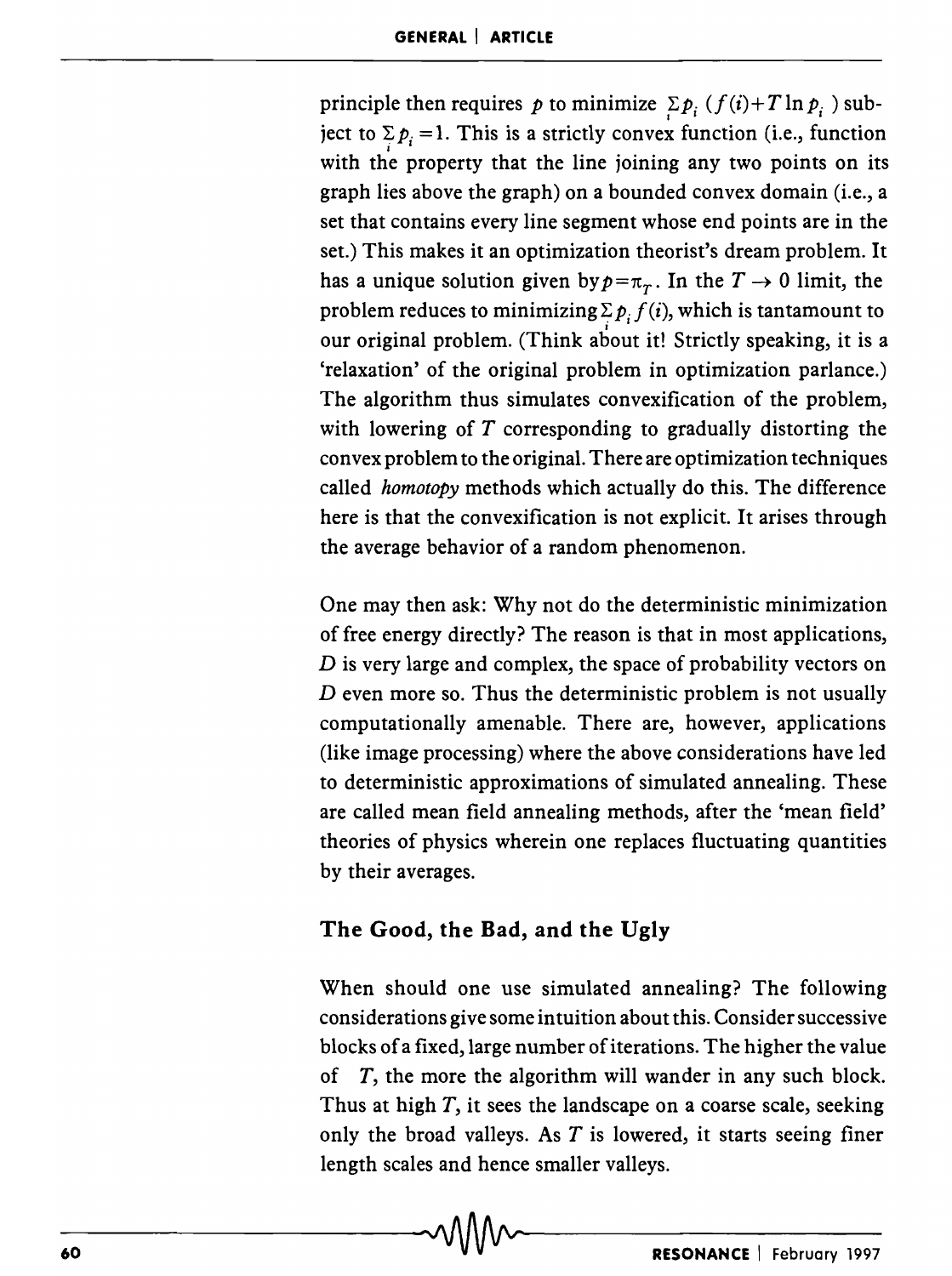Figure 3 a-e.



Keeping this in mind, consider the three functions displayed in *Figure* 3. The first is a *good* function, smooth, convex, with a unique local-cum-global minimum. Any reasonable algorithm will work for this. The second function is *bad,* but not altogether so. Reasonable heuristics like the multistart method (which initiates several descent algorithms at many randomly chosen initial conditions) will do well on this with a high probability. This is more than what one can say for the third function, which is really *ugly.* It has local minima at all length scales, making it tough for even the most reasonable of the traditional heuristics. But when things get tough, the tough get going and simulated annealing, which is *intelligent brute force* by another, is a tough algorithm. In fact, it is only the large and ugly problems for which it starts showing significant gains.

But do we encounter such ugly problems in practice? Plenty! Combinatorial optimization is a real gold mine of these. (Perhaps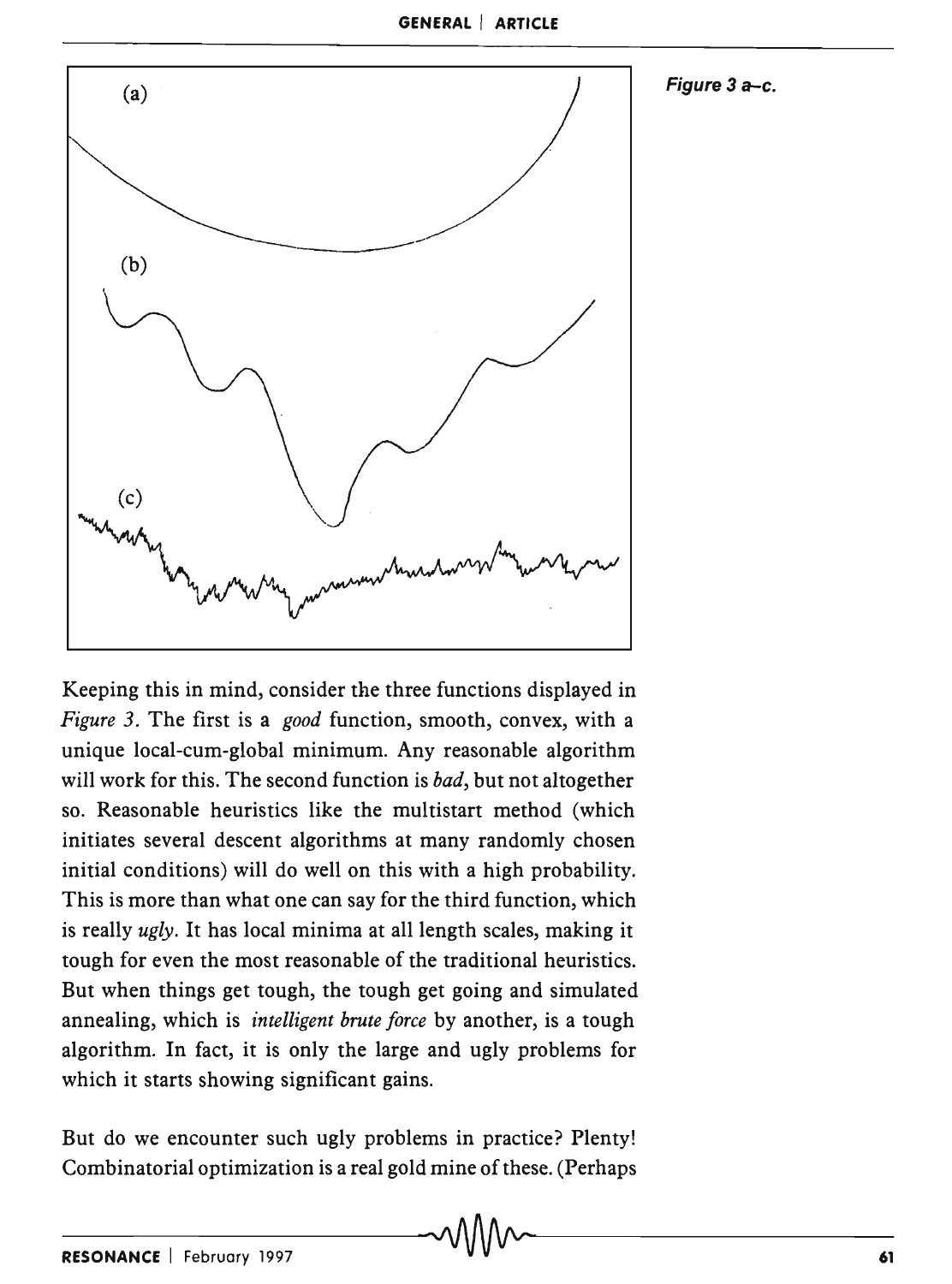'minefield' would be a better metaphor.) Examples are: graph matching, graph partitioning, graph colouring, and travelling salesman problems. In fact, the algorithm was originally introduced for solving combinatorial optimization problems in VLSI circuit design.

Another major area is image processing, where a noisy image (sometimes misleadingly called a dirty picture) is cleaned by optimally fitting to it a nicer image with respect to some error criterion.

The reader might have heard of neural networks which are large networks of simple nonlinear elements whose parameters are adjusted to perform specific tasks like associative memory or pattern classification. One of these is the *Boltzmann machine,*  which uses simulated annealing for optimal parameter adjustments.

Condensed matter physicists encounter complex systems called *spin glasses* with really ugly energy functions. Simulated annealing is a useful tool for numerically analyzing these.

The above problems have an important feature in common, which we illustrate in the case of the travelling salesman problem described in an earlier section.  $D$  then is the set of all possible tours. Two tours are neighbours if one is obtainable from the other by interchanging the placing of two cities that occur successively. For large  $N$ , the tour length is difficult to compute, but the difference in tour length of two neighbours is not. That is,  $f(i)$  is hard to find, but  $f(j) - f(i)$  is not when i, j are neighbours. This is another important feature of typical application domains of simulated annealing. In fact, if it were not so, simple random walk would do better simply by keeping track of the lowest point visited so far.

Finally, the remarks at the beginning of this section also give a clue as to what *T* to start with. If *T* is too high, it is virtually a  $\sim$   $\sqrt{1/\sqrt{1/\sqrt{1-\frac{1}{2}}}}$